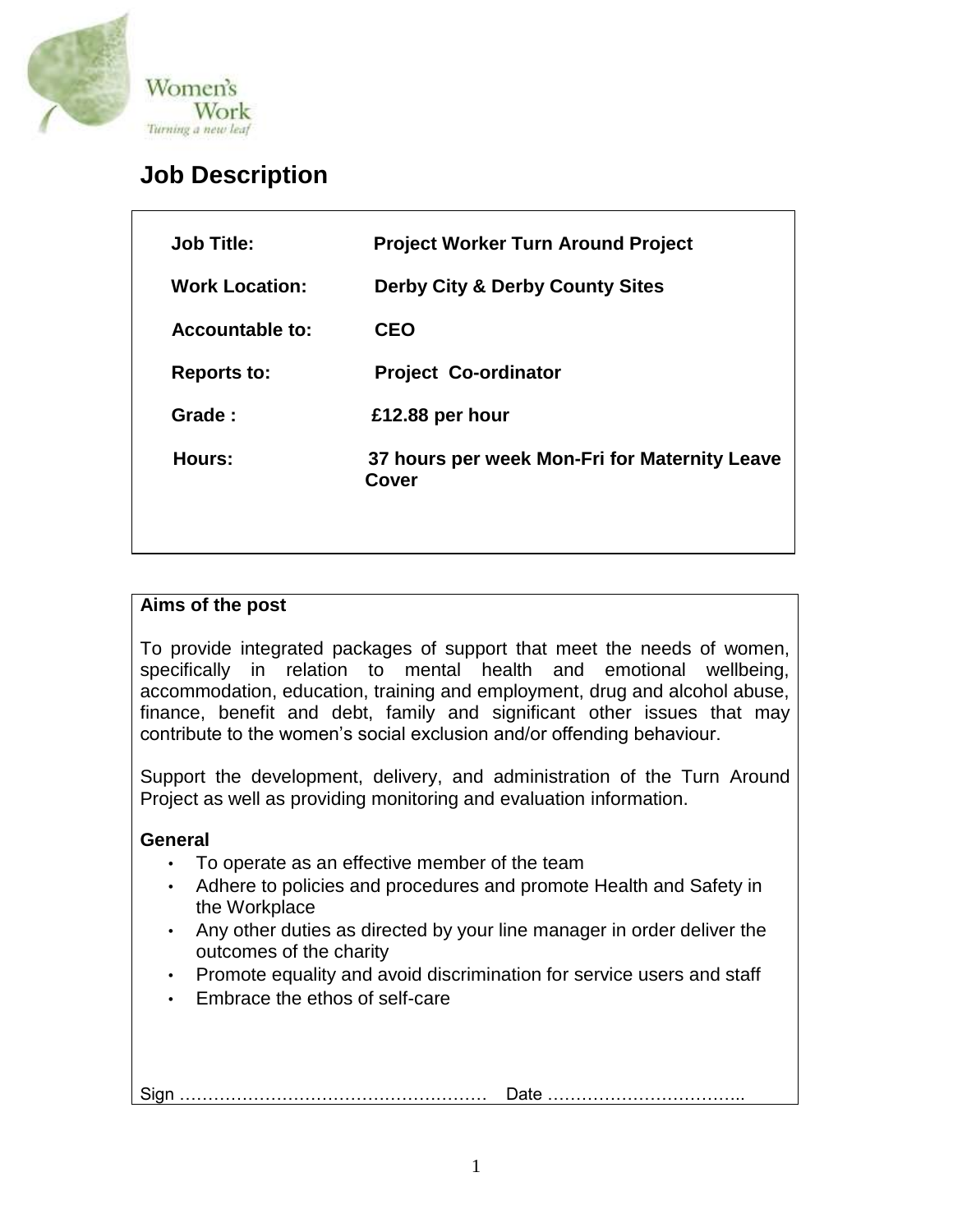#### **Key Tasks and Responsibilities**

- To form professional, supportive relationships with females within the Criminal Justice System in order to enable them to identify their needs.
- To work with mainstream services outside of criminal justice such as social services and health, to facilitate women's access to specialist services and their integration into mainstream services.
- Mentor and support service users
- Establish working relationships with colleagues in relevant agencies
- To assist in the development of community links and interagency work.
- Provide intensive one to one support to individuals
- Facilitate group workshops
- Raise awareness about substances, their use and effect
- Work in partnership and support the work of Probation Practitioners
- Conduct assessment and create action plans
- Deliver interventions across the pathways for resettlement
- To work some unsociable hours
- To develop new and creative ways of addressing the support needs of vulnerable women.
- Attend meetings and case reviews
- Keep accurate records and file logs
- To keep up to date with new legislation, policy and practice developments in the service area
- To ensure that all work is effectively recorded and monitored in line with the project requirements
- To operate as an effective member of the team delivering any support interventions at the direction of your line manager
- Adhere to policies and procedures and promote Health and Safety in the Workplace
- Any other duties as directed by your line manager in order deliver the outcomes of the project.
- Provide a gender specific service sensitive to the needs and diversity of all women in order to promote equality and avoid discrimination for service users and staff
- Adopt the ethos of self-care